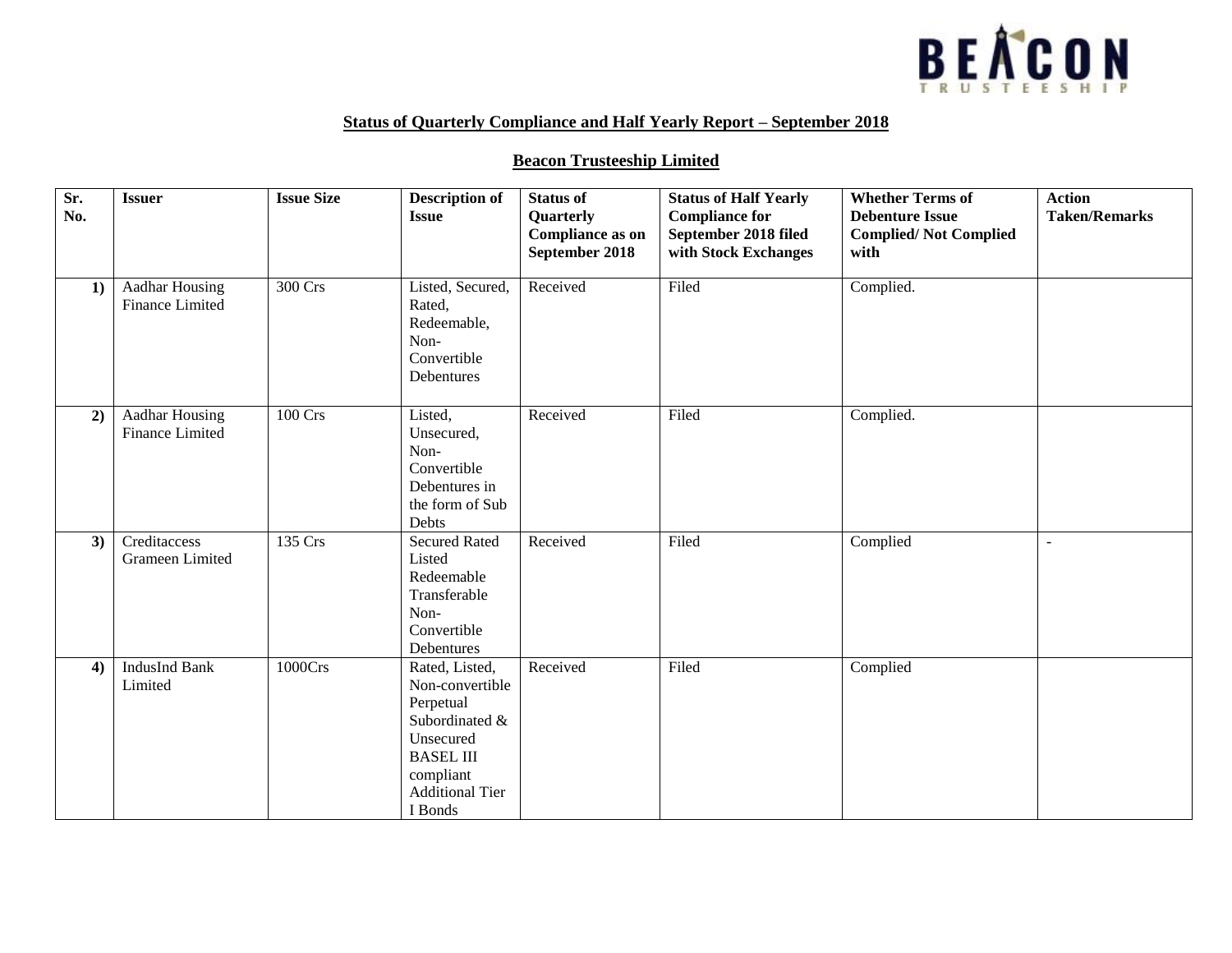

| 5)           | <b>IndusInd Bank</b><br>Limited                 | 1000Crs                        | Rated, Listed,<br>Non-convertible<br>Perpetual<br>Subordinated &<br>Unsecured<br><b>BASEL III</b><br>compliant<br><b>Additional Tier</b><br>I Bonds | Received | Filed | Complied  | $\sim$                     |
|--------------|-------------------------------------------------|--------------------------------|-----------------------------------------------------------------------------------------------------------------------------------------------------|----------|-------|-----------|----------------------------|
| 6)           | <b>Aadhar Housing</b><br><b>Finance Limited</b> | 400 Crs                        | Listed, Secured,<br>Rated,<br>Redeemable,<br>Non-<br>Convertible<br>Debentures                                                                      | Received | Filed | Complied. |                            |
| $\mathbf{7}$ | Creditaccess<br>Grameen Limited                 | <b>100 Crs</b>                 | <b>Secured Rated</b><br>Listed<br>Redeemable<br>Transferable<br>Non-<br>Convertible<br>Debentures                                                   | Received | Filed | Complied  | $\sim$                     |
| 8)           | Azeem Infinite<br>Dwelling India Pvt<br>Ltd     | 395 Crs                        | Listed, Secured,<br>Redeemable,<br>Non-<br>Convertible<br>Debentures                                                                                | Received | Filed | Complied  | $\sim$                     |
| 9)           | Belstar Investment &<br>Finance Pvt Ltd         | <b>100 Crs</b>                 | Listed, Secured,<br>Redeemable,<br>Non-<br>Convertible<br>Debentures                                                                                | Received | Filed | Complied  | $\blacksquare$             |
| 10)          | Indiabulls<br>Commercial Credit<br>Limited      | 40crs (under 500<br>crore DTD) | Listed, Rated<br>Unsecured,<br>Redeemable,<br>Non-<br>Convertible<br>Debentures                                                                     | Pending  | Filed | Complied. | Follow up for QCR is<br>on |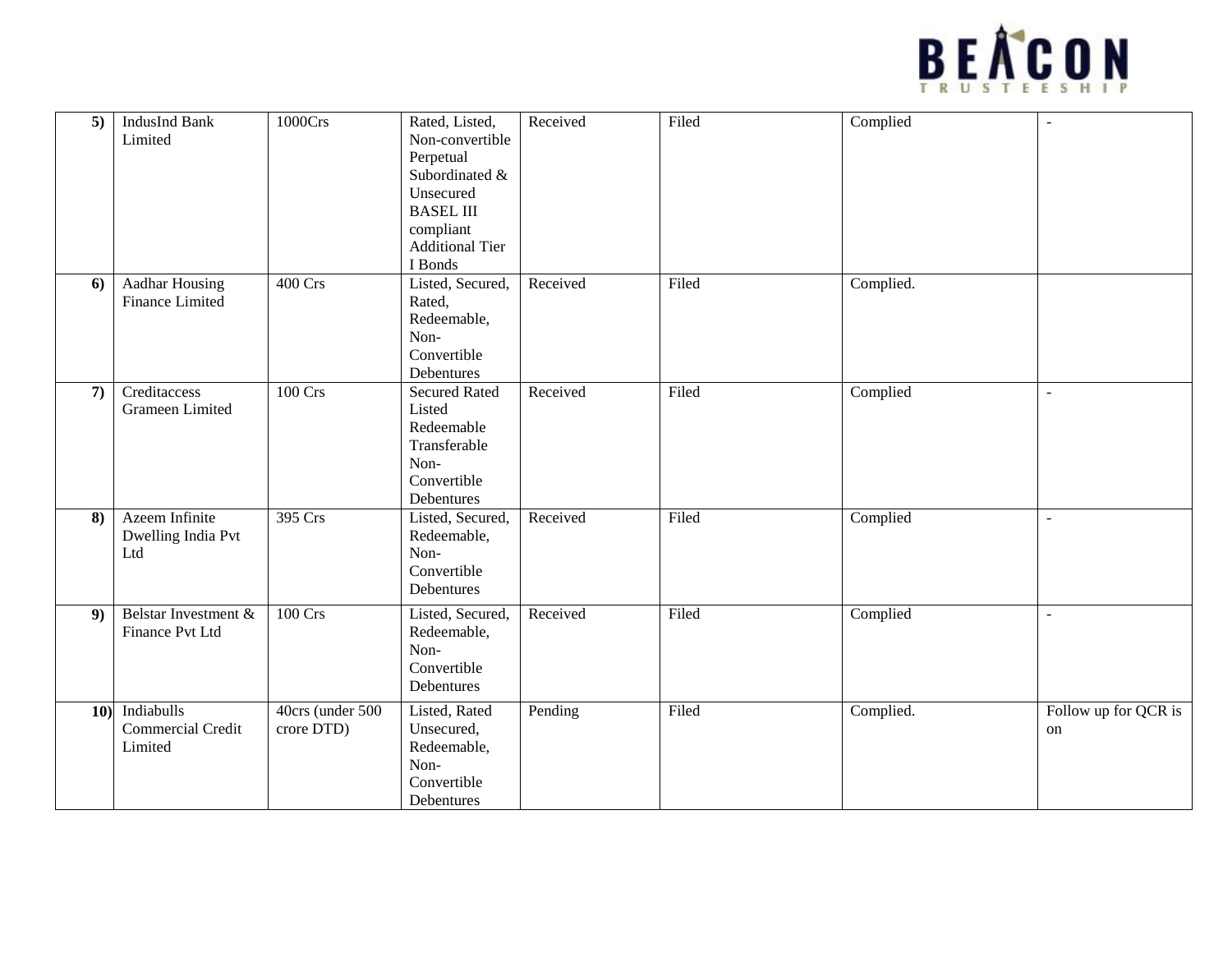

| 11) | Indiabulls                                 | 60crs (under 500                    | Listed, Rated                                                                                               | Pending  | Filed                                 | Complied. | Follow up for QCR is                                                                                                                                                                                                   |
|-----|--------------------------------------------|-------------------------------------|-------------------------------------------------------------------------------------------------------------|----------|---------------------------------------|-----------|------------------------------------------------------------------------------------------------------------------------------------------------------------------------------------------------------------------------|
|     | Commercial Credit                          | crore DTD)                          | Unsecured,                                                                                                  |          |                                       |           | $_{\rm on}$                                                                                                                                                                                                            |
|     | Limited                                    |                                     | Redeemable,                                                                                                 |          |                                       |           |                                                                                                                                                                                                                        |
|     |                                            |                                     | Non-                                                                                                        |          |                                       |           |                                                                                                                                                                                                                        |
|     |                                            |                                     | Convertible                                                                                                 |          |                                       |           |                                                                                                                                                                                                                        |
|     |                                            |                                     | Debentures                                                                                                  |          |                                       |           |                                                                                                                                                                                                                        |
| 12) | <b>UP</b> Power<br>Corporation Limited     | 4498.20 Crs (Out<br>if 9991.00 crs) | Listed, Secured,<br>Rated, Non-<br>convertible<br>Government<br>Guaranteed<br><b>DISCOM</b><br><b>Bonds</b> | Received | HYC not being filed by<br>the company | Complied  | The Company in its<br>September QCR has<br>informed that they<br>are in the process of<br>implementation of<br>ERP and upon<br>implementation of<br>the same they shall<br>prepare/submit the<br>Half yearly financial |
|     |                                            |                                     |                                                                                                             |          |                                       |           | results as per SEBI<br>(LODR) Regulations.                                                                                                                                                                             |
| 13) | Ess Kay Fincorp<br>Limited                 | 25 Crs                              | Rated, Listed,<br>Secured,<br>Redeemable,<br>Taxable, Non-<br>Convertible<br>Debentures                     | Received | Filed                                 | Complied  |                                                                                                                                                                                                                        |
| 14) | Indiabulls<br>Commercial Credit<br>Limited | $\overline{50}$ crs                 | Listed, Rated<br>Unsecured,<br>Redeemable,<br>Non-<br>Convertible<br>Debentures                             | Pending  | Filed                                 | Complied. | Follow up for QCR is<br>on                                                                                                                                                                                             |
| 15) | U P Power<br>Corporation Limited           | 5491.00 Crs (Out<br>if 9991.00 crs) | Listed, Secured,<br>Rated, Non-<br>convertible<br>Government<br>Guaranteed<br><b>DISCOM</b><br><b>Bonds</b> | Received | HYC not being filed by<br>the Company | Complied  | The Company in its<br>September QCR has<br>informed that they<br>are in the process of<br>implementation of<br>ERP and upon<br>implementation of<br>the same they shall<br>prepare/submit the<br>Half yearly financial |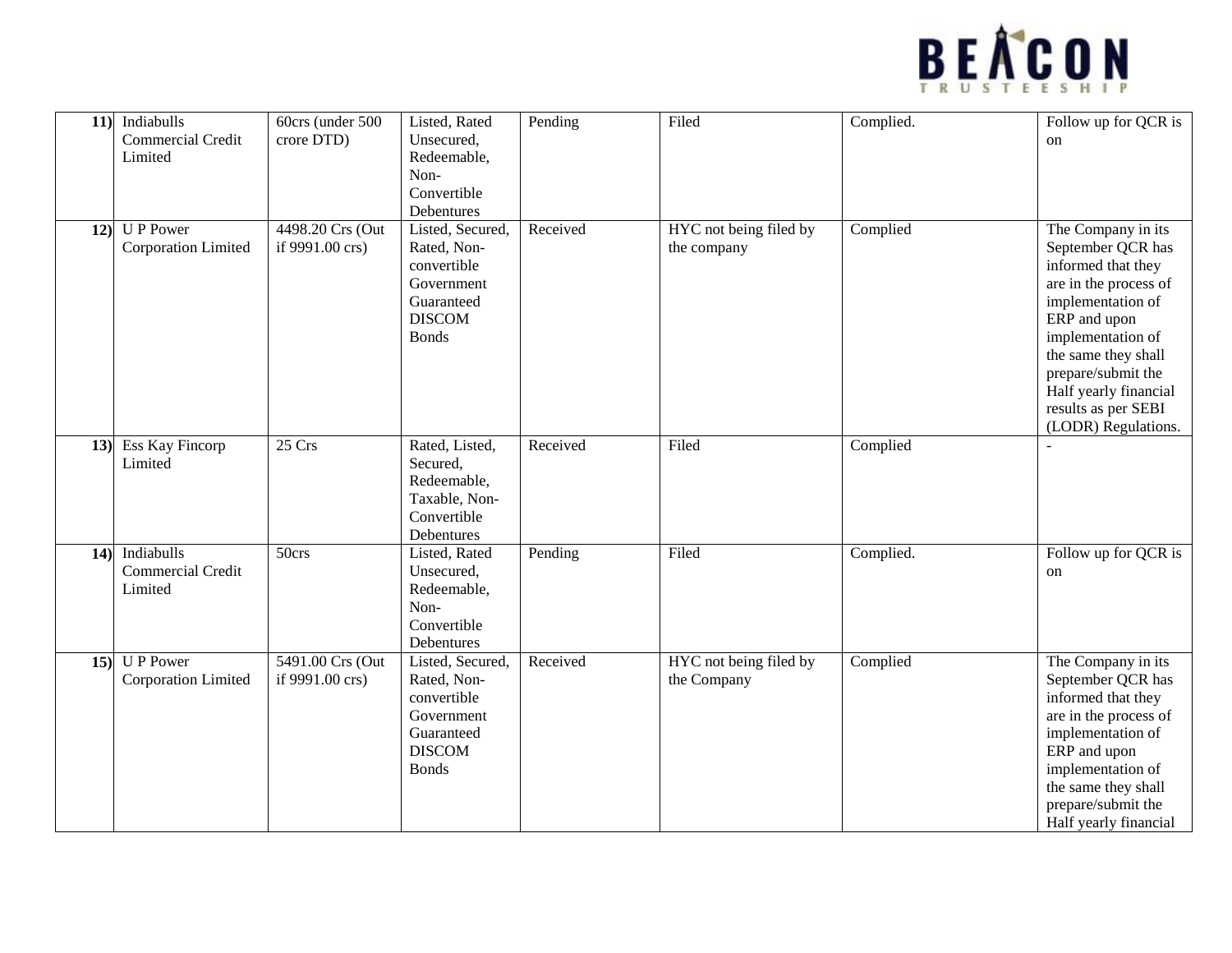

|     |                                            |                |                                                                                         |          |       |                                                         | results as per SEBI<br>(LODR) Regulations. |
|-----|--------------------------------------------|----------------|-----------------------------------------------------------------------------------------|----------|-------|---------------------------------------------------------|--------------------------------------------|
| 16) | Indiabulls<br>Commercial Credit<br>Limited | 200crs         | Listed, Rated<br>Secured,<br>Redeemable,<br>Non-<br>Convertible<br>Debentures           | Pending  | Filed | Not complied. Follow up is<br>on for pending documents. | Follow up is on                            |
| 17) | Ess Kay Fincorp<br>Limited                 | 25 Crs         | Rated, Listed,<br>Secured,<br>Redeemable,<br>Taxable, Non-<br>Convertible<br>Debentures | Received | Filed | Complied. NOC's Pending                                 | Follow up is on                            |
| 18) | Ess Kay Fincorp<br>Limited                 | <b>200 Crs</b> | Rated, Listed,<br>Secured,<br>Redeemable,<br>Taxable, Non-<br>Convertible<br>Debentures | Received | Filed | Complied. NOC's Pending                                 | Follow up is on                            |
| 19) | Ess Kay Fincorp<br>Limited                 | 150 Crs        | Rated, Listed,<br>Secured,<br>Redeemable,<br>Taxable, Non-<br>Convertible<br>Debentures | Received | Filed | Complied. NOC's Pending                                 | Follow up is on                            |
| 20) | <b>Ess Kay Fincorp</b><br>Limited          | 75 Crs         | Rated, Listed,<br>Secured,<br>Redeemable,<br>Taxable, Non-<br>Convertible<br>Debentures | Received | Filed | Complied. NOC's Pending                                 | Follow up is on                            |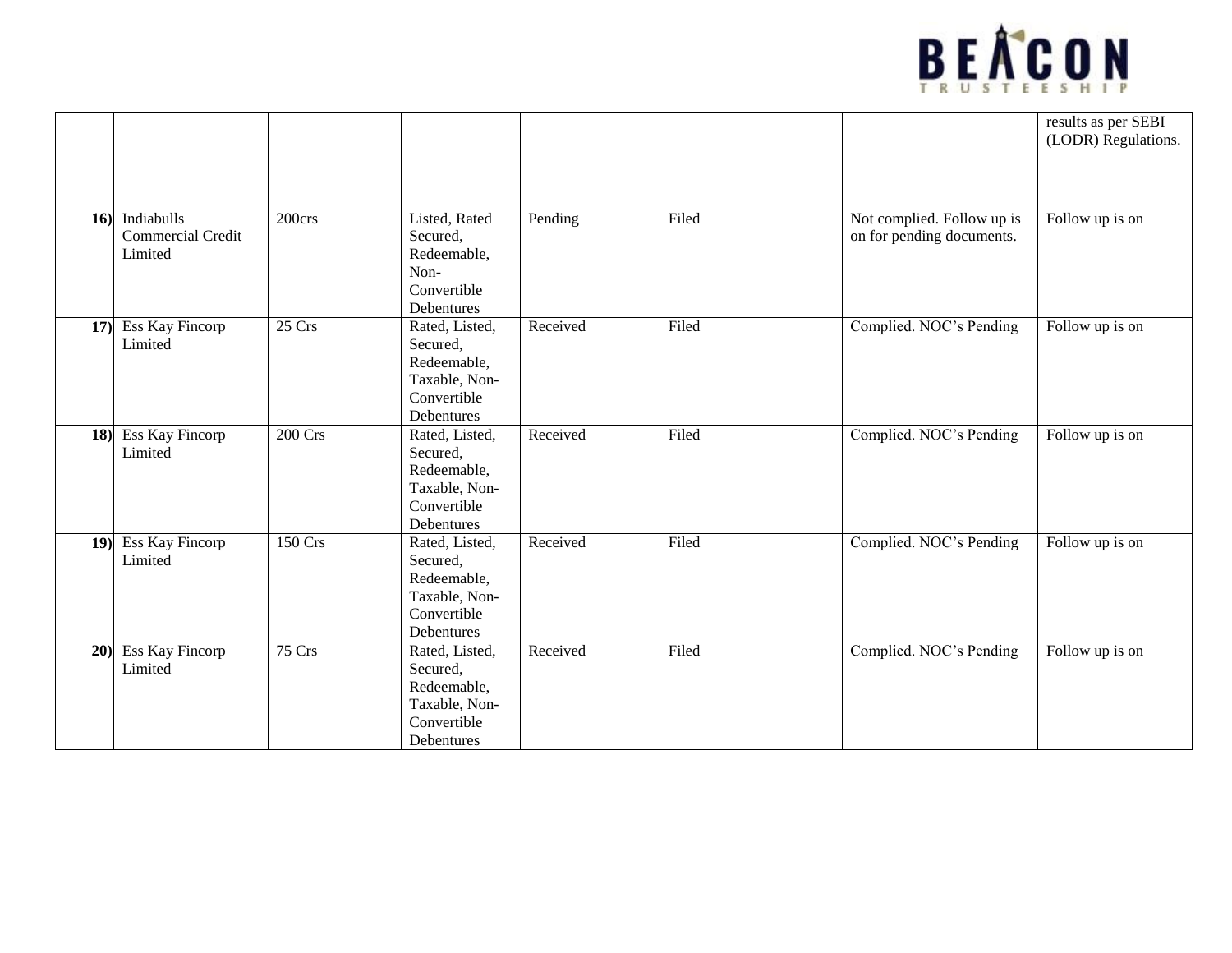

| 21)    | <b>JM Financial Capital</b><br>Limited            | 200crs (Only<br>30crs issued) | Secured, Listed,<br>Rated, Non-<br>Convertible<br>Debentures                            | Received | Filed | Complied                | Follow up for QCR is<br>on |
|--------|---------------------------------------------------|-------------------------------|-----------------------------------------------------------------------------------------|----------|-------|-------------------------|----------------------------|
| 22)    | Indiabulls<br><b>Commercial Credit</b><br>Limited | 100crs                        | Listed, Rated<br>Unsecured,<br>Redeemable,<br>Non-<br>Convertible<br>Debentures         | Pending  | Filed | Complied.               | Follow up for QCR is<br>on |
| 23)    | Indiabulls<br><b>Commercial Credit</b><br>Limited | 100crs                        | Listed, Rated<br>Unsecured,<br>Redeemable,<br>Non-<br>Convertible<br>Debentures         | Pending  | Filed | Complied.               | Follow up for QCR is<br>on |
| 24)    | <b>IVL Finance Limited</b>                        | 100crs                        | Listed, Rated,<br>Secured,<br>Redeemable,<br>Non-<br>Convertible<br>Debentures          | Pending  | Filed | Complied                | Follow up for QCR is<br>on |
| $25$ ) | Ess Kay Fincorp<br>Limited                        | 25 Crs                        | Rated, Listed,<br>Secured,<br>Redeemable,<br>Taxable, Non-<br>Convertible<br>Debentures | Received | Filed | Complied. NOC's Pending | Follow up is on            |
| 26)    | <b>Ess Kay Fincorp</b><br>Limited                 | 75 Crs                        | Rated, Listed,<br>Secured,<br>Redeemable,<br>Taxable, Non-<br>Convertible<br>Debentures | Received | Filed | Complied. NOC's Pending | Follow up is on            |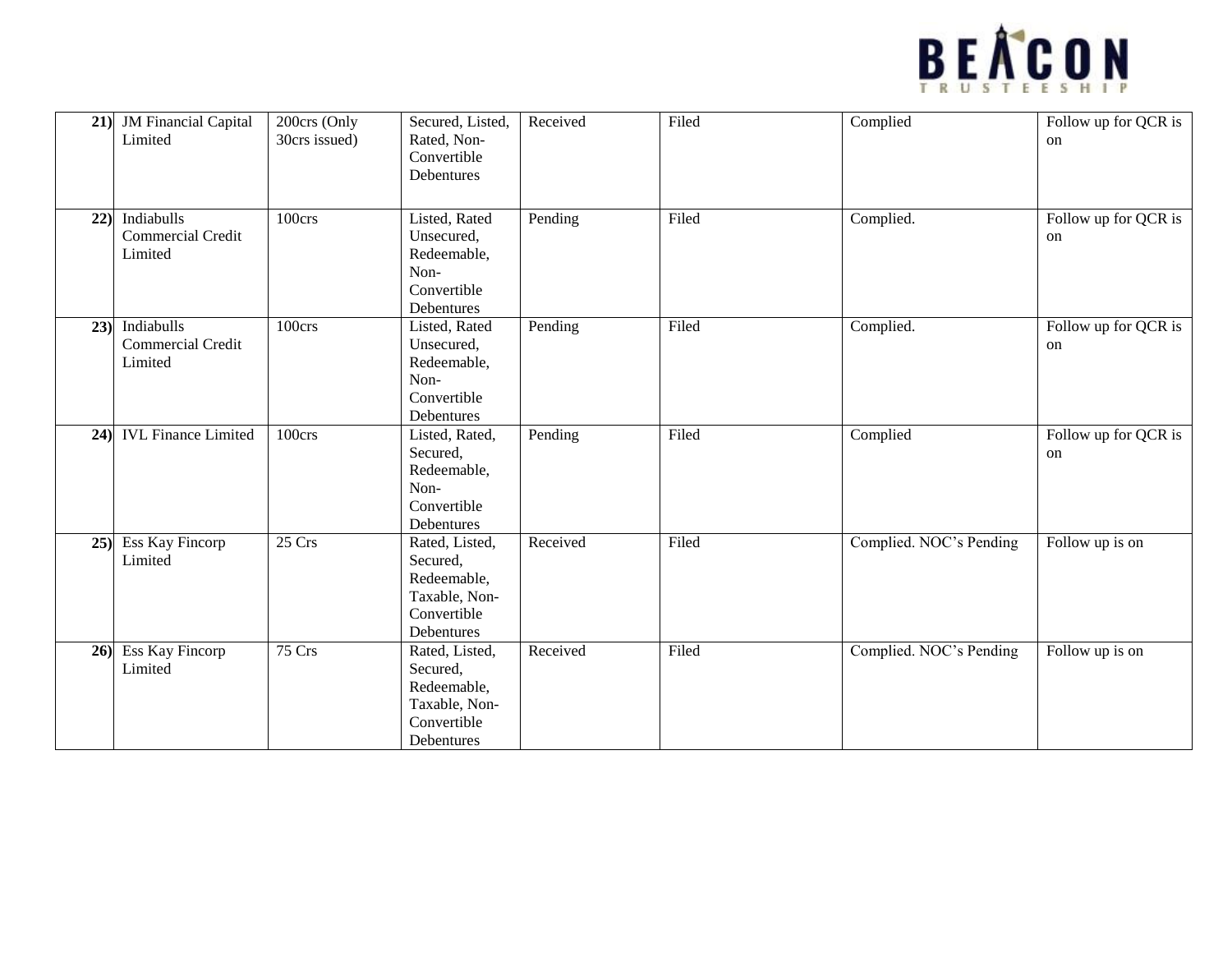

| 27) | Madura Microfinance<br>Limited             | 25crs                       | Secured, Rated,<br>Listed,<br>Transferable,<br>Redeemable,<br>Non-<br>Convertible<br>Debentures | Received | Filed | Complied. CA certificate<br>regarding issuance within<br>borrowing limits & ROC<br>Search Report pending. | Follow up is on.            |
|-----|--------------------------------------------|-----------------------------|-------------------------------------------------------------------------------------------------|----------|-------|-----------------------------------------------------------------------------------------------------------|-----------------------------|
| 28  | Madura Microfinance<br>Limited             | 25crs                       | Secured, Rated,<br>Listed,<br>Transferable,<br>Redeemable,<br>Non-<br>Convertible<br>Debentures | Received | Filed | Complied. . CA certificate<br>regarding issuance within<br>borrowing limits is pending                    | Follow up is on             |
| 29  | <b>JM</b> Financial Home<br>Loans Limited  | 25crs                       | Secured,<br>Rated, Listed,<br>Redeemable,<br>Non-<br>Convertible<br>Debentures                  | Received | Filed | Complied                                                                                                  |                             |
| 30) | Aspire Home Finance<br>Corporation Limited | 500 <sub>crs</sub>          | Listed secured<br>Non-<br>Convertible<br>Debentures                                             | Pending  | Filed | Complied                                                                                                  | Follow up for QCR is<br>on. |
| 31) | Samasta<br>Microfinance Limited            | 11crs (Under<br>125crs DTD) | Listed,<br>Unsecured,<br>Redeemable,<br>Non-<br>Convertible<br>Debentures                       | Received | Filed | Complied                                                                                                  | $\overline{a}$              |
| 32) | Samasta<br>Microfinance Limited            | 89crs (Under<br>125crs DTD) | Listed,<br>Unsecured,<br>Redeemable,<br>Non-<br>Convertible<br>Debentures                       | Received | Filed | Complied                                                                                                  | $\overline{a}$              |